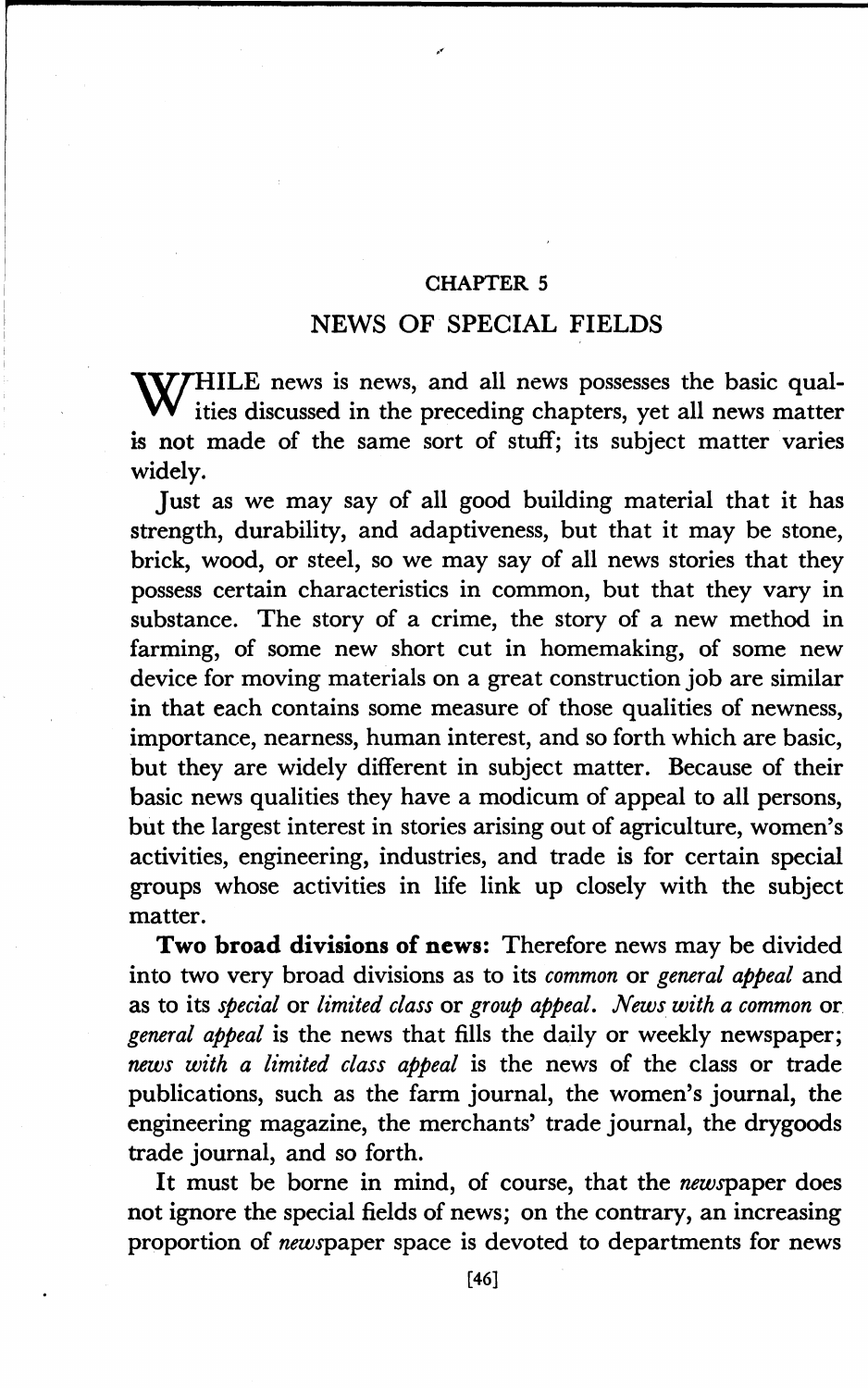of special fields, but for the most part it gathers and presents only the immediate phases of the happenings in those fields and usually only the surface phases. The thorough, technical handling of the news or information of the special fields of agriculture, home economics, engineering, science, industry, and trade is the definite and more or less exclusive function of the class publications. Because of difference in fundamental appeal of the newspaper and the class journal in their respective fields, the former is quite likely to rely for its handling of news in special fields upon writers without technical training in these fields, whereas the class publication demands writers who combine technical training and experience with their ability to write. More and more newspapers, however, are attaching to their staffs men and women who are specially qualified to gather and write news relating to these special fields.

This book deals only in a secondary way with news of the first broad division just suggested-the news of accidents, crimes, disasters, sports, and the like. It gives some consideration to the gathering and writing of this general news because it affords an abundance of laboratory material for the beginning reporter and good practice in acquiring facility in the use of fundamental news writing forms.

The main emphasis of this text is upon news in the second division just defined-technical news. It concerns itself principally with news in the special fields of agriculture, home economics, engineering, and the various branches of science, but news in any other technical or special field is within its scope.

**Technical news:** Agricultural news is news that pertains closely to agriculture as an art and as an industry as well as the activities in the lives of people engaged in agriculture. Home economics news is news that pertains closely to the activities of the homemaker in the operation and management of her home and family. Scientific and engineering news pertains, likewise, to the special concerns of people engaged in scientific and engineering occupations. A marriage of rural people, or crime or disaster among them, is not agricultural news as it is now being defined; nor is news of a society event home economics news; nor is a story tel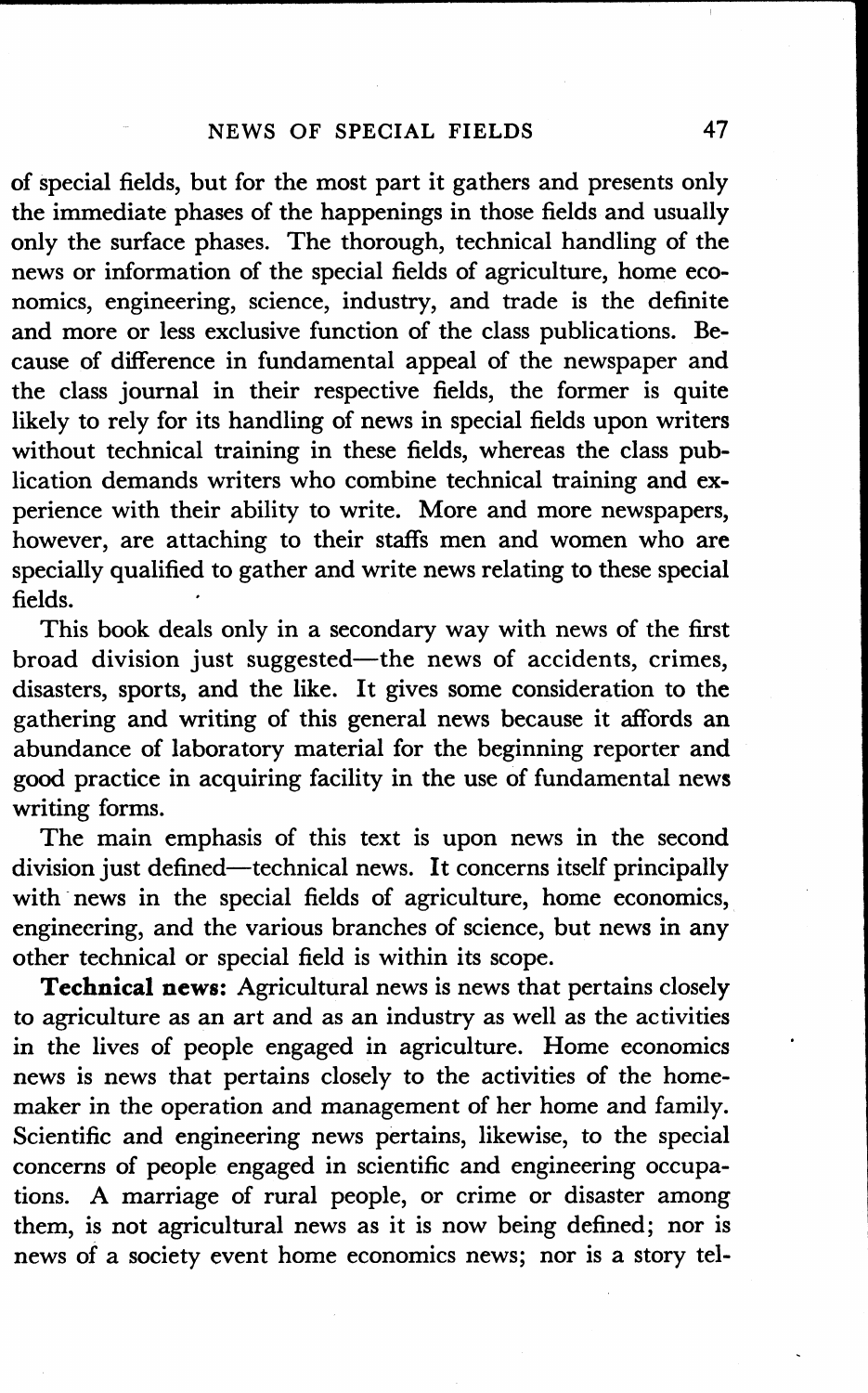ling of the ceremonies which accompany the opening of a great bridge engineering news; for in none of these cases does the story pertain to the practice of agriculture, home economics, or engineering.

If a farmer develops a specialty of bluegrass seed production and makes a success of it through the use of special methods, that is agricultural news; its subject matter relates to agriculture as an art and industry. If a homemaker works out a way to arrange her kitchen to save both time and labor, that is home economics news for it relates to the art of home economics. Likewise, when an engineer develops a method of building concrete highways of standard strength with the use of less reinforcing steel, that is engineering news, for it deals with the technique of highway construction. These simple distinctions are fundamental.

An examination of these very simple illustrations of technical news reveals quickly that they have in them the basic qualities of news (discussed in Chapter III). They have in greater or less degree, newness, unusualness, importance, human interest, nearness, and seasonableness; they do not necessarily have the quality that demands immediate publication, but recency is not a *sine qua non* in these special fields of news. The examples do have most of the essentials of news, and it is important to re-emphasize that news is news, wherever it may be found, whatever its subject matter may be, and for whomsoever it is written.

It must not be understood from what has just been said that recency is not an element of value in gathering and writing news of the special fields. It is. If the story of the farmer's bluegrass seed enterprise can be told while it is "live" and still has in it the vitality that is inherent in events that are current instead of long past, it will be that much more interesting and valuable.

Spot news and time copy: In the daily newspaper field it is common to refer to news that is told immediately after it happens as "spot news." It has a particular value because it is "spot news." In contra-distinction there is the term "time copy," applied to news stories that may be deferred for a time to give way to the stories that press urgently for immediate publication. These

I'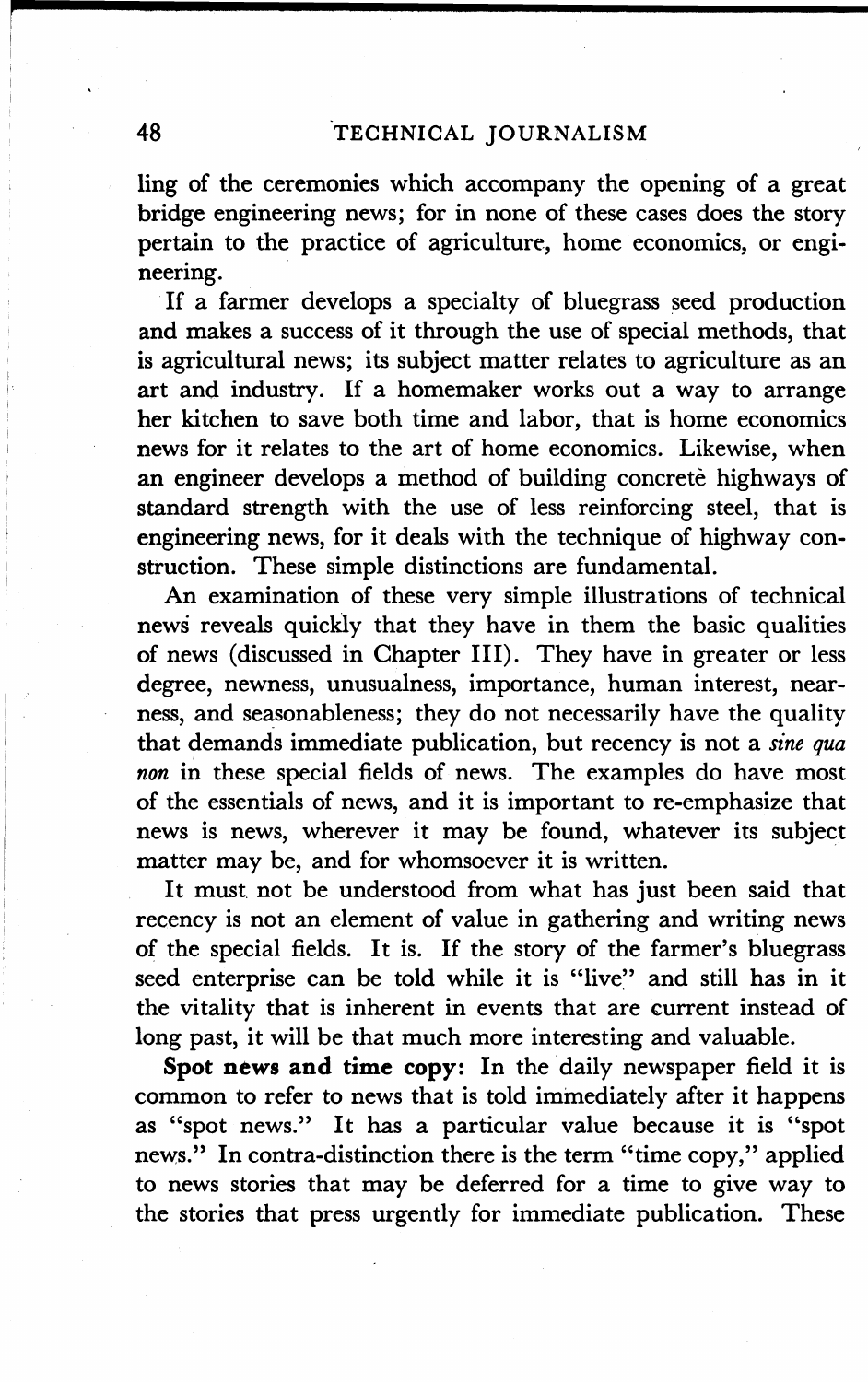terms have application in the news field of the technical or class journal, as well as in that of the daily newspaper.

A meeting of a scientific society or an agricultural organization is spot news. The dedication of an engineering structure or a speech by a famous nutritionist is spot news. So also are, for example, observations of an eclipse, the promulgation of new animal quarantine regulations, the announcement of specifications for an engineering enterprise.

Stories about the following would ordinarily constitute time copy: the grasshopper situation, women's fashions for fall, the relative merits of various types of road surfacing materials, a research into the commercial uses of furfural.

**Technical news in the daily newspaper:** Obviously the "best" newspaper story is one which will vitally interest all of the readers of the paper. It is equally obvious that very few stories meet this specification. The newspaper has an unselected audience-one made up of all kinds of people, with all kinds of interests, but it is able only rarely to find a story which all of its readers will read with interest. In other words, much of the news in the daily paper is directed primarily toward sections of its circulation. The sports news, for example, is directed primarily toward the men; the women's page, obviously, is primarily for the women. The market and financial news is primarily for business men. A story about a suburban improvement association will be of interest to people of the suburban area concerned. A story of a state convention of the hardware dealers' association will be of interest to hardware merchants, their employees, and friends.

Some technical news is, of course, so important, vital, and dramatic that it will be read by a large proportion of the newspaper's subscribers. Much more often, however, technical news is printed because of the special interest certain groups will take in it.

For many years newspapers have recognized the value of news material especially designed for women readers. Practically all of our larger newspapers have women's departments, directed by a women's editor. Frequently she has under her women who are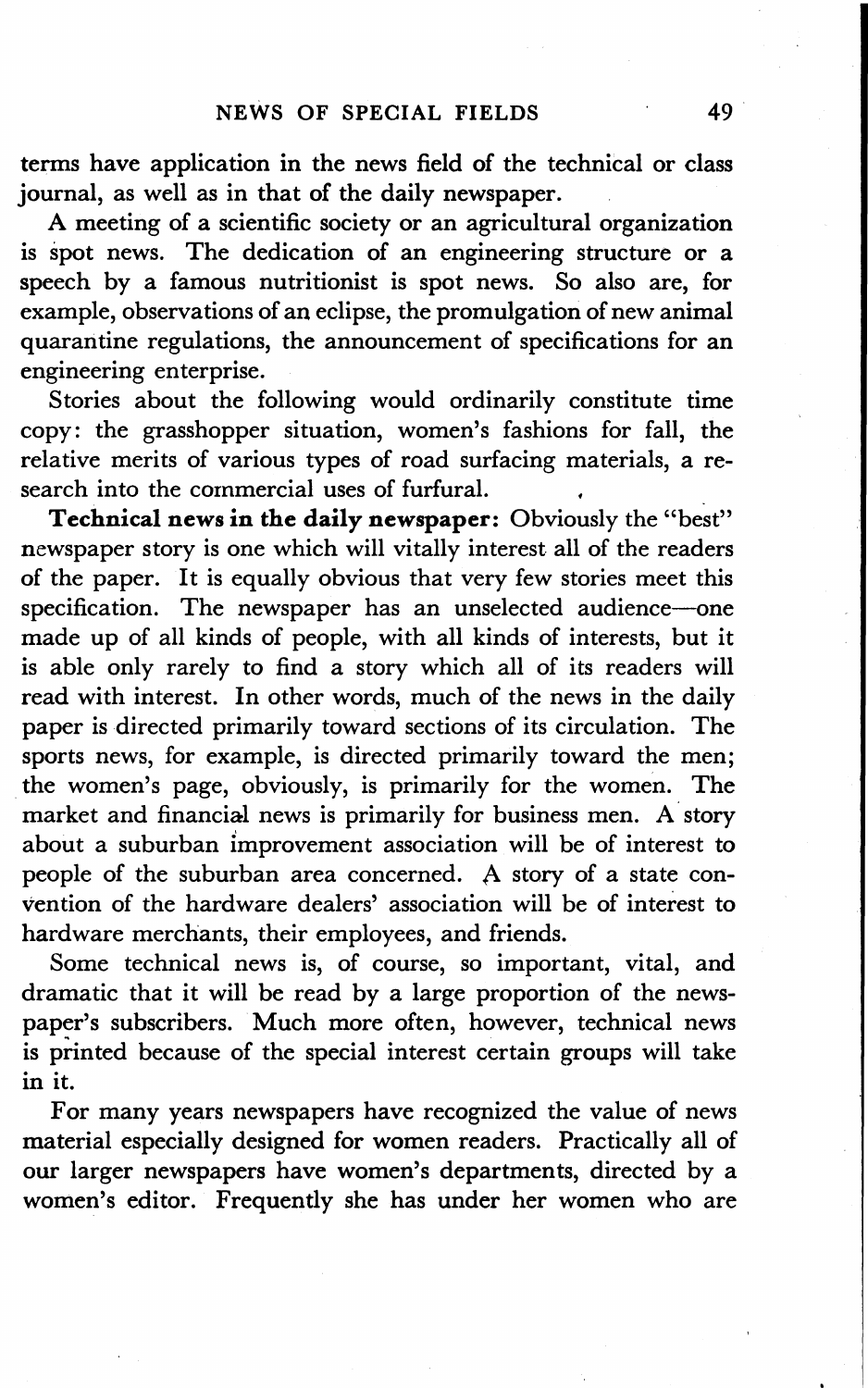especially trained in foods, fashions, interior house decoration, child care and training, and other subjects of paramount concern to women readers. The material in these departments consists largely of time copy. Spot news of primary interest to women is usually handled in other parts of the paper and in the same way that other spot news is handled.

Special attention to agricultural news is a more recent development in daily newspaper making. During the past twenty-five years a number of daily papers have employed farm editors. On some papers these farm editors run a farm page or farm department. On other papers, while they are not assigned special space, they cover the farm news of the paper's territory. In this case the farm copy is judged for its news value just as any other copy is judged and placed in the paper according to its reader interest. The farm editor is frequently an advisor on editorial policy, as related to agriculture.

Daily newspapers carry much scientific news. They are particularly interested in scientific material dealing with health-medicine, surgery, dietetics-and with chemical research, especially as it is related to industry. Some larger daily newspapers employ special staff members to handle scientific news. They also depend largely for this kind of material upon the press services and syndicates. The Associated Press, for example, has a science editor and a correspondent who devote all of their time to the covering of scientific news. Science Service is a syndicate, founded and endowed by the late E. W. Scripps as a non-profit corporation, which supplies to subscribing newspapers wire and mail coverage of science news.

Daily newspapers deal with engineering news in a less organized way than they do with the other subjects in which we are interested here. Although some newspapers have automobile and aviation departments, these emphasize the commercial aspects of these fields rather than the engineering. While a newspaper is not likely to employ a reporter specifically to cover engineering news, the ability of a reporter to do so may be an added qualification.

**Handling of technical news is different:** There is a fundamental difference between the way general news is usually written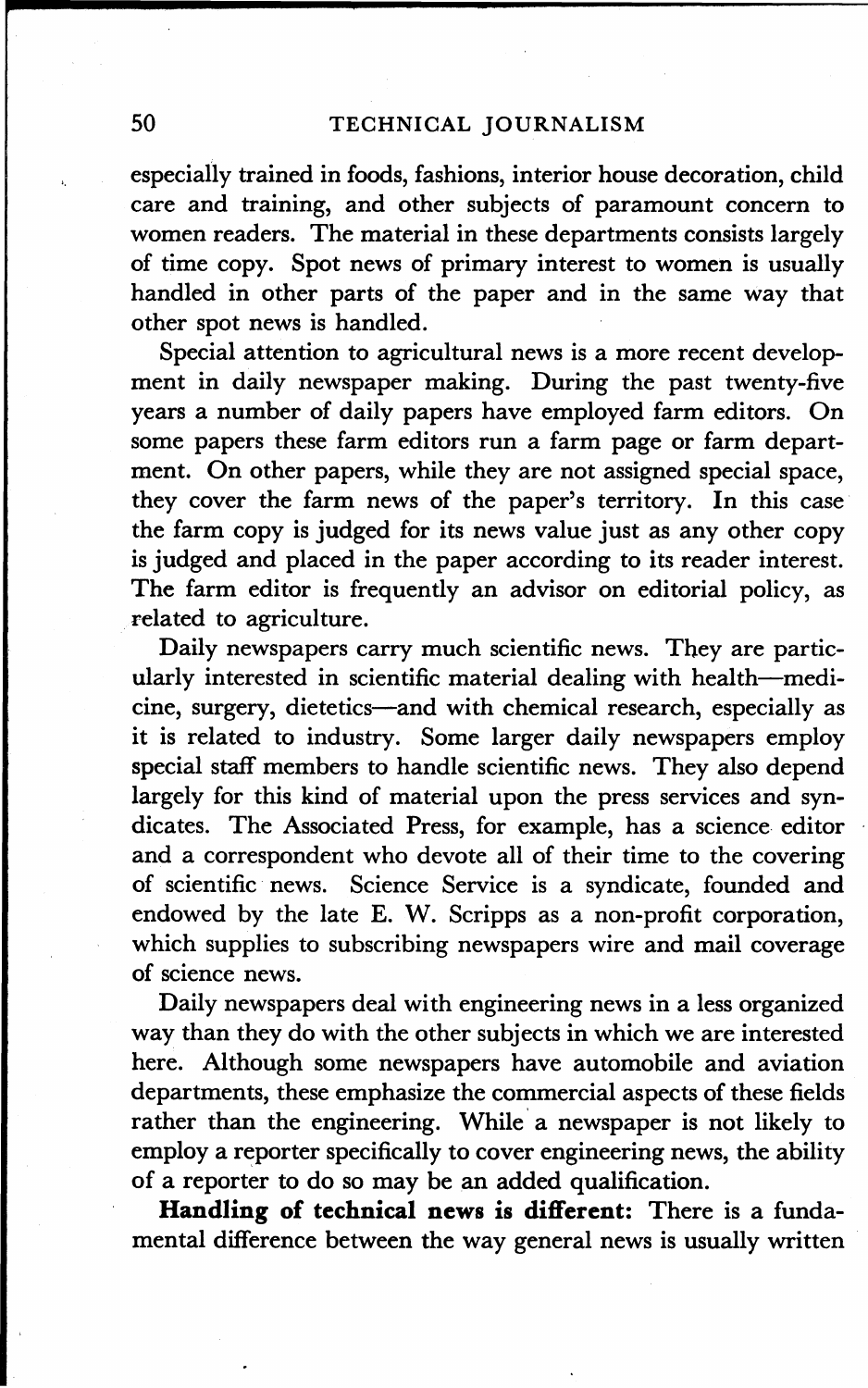for a daily newspaper and its typical reader and the way technical news is written for the reader who has a technical or special interest in the story. The latter wants to know more about what happened, the exact details involved, the background, the interpretation of the facts, the consequences, and so on.

To illustrate, the Oregon Agricultural Experiment Station some time ago announced a new tall fescue developed jointly by that station and the United States Department of Agriculture, and promising to be of importance as a new pasture grass. This much was news for daily newspapers.

But a farmer would want to know more details: where seed could be secured, on what soils it could be grown, just how and when it should be sown, when livestock could be turned onto it, how the crop would withstand winter temperatures, what kinds of livestock could be pastured on it, what its feeding value would be in comparison with other pasture grasses, and so on. A story giving these details would be a technical news story of the sort that a farm paper only would want to carry.

Then agronomists in other states, interested in the subject would want to know the botanical history of the new seed, the facts about the work of breeding or selection, the detailed records of the plots in the grass nursery, and something about the other strains or varieties tested and discarded. The telling of these more technical and scientific facts would be a story to be written for a journal read by agronomists and other agricultural scientists.

A large seed company introduced a vegetable new to the United States, bringing it from China. Its leaves resemble the leaves of lettuce, while its stalk is similar to celery. That much about this happening makes a good newspaper story. But the vegetable grower or the home gardener wants details about how to grow it. The woman interested in foods wants to know how to prepare, serve raw, or cook this new vegetable. The general newspaper story may not include the fact that the thick stem must be peeled before it can be used as a salad green or cooked, but this technical detail is all-important in a story for the information of readers interested in foods.

Some time since, a big story, carried by newspapers all across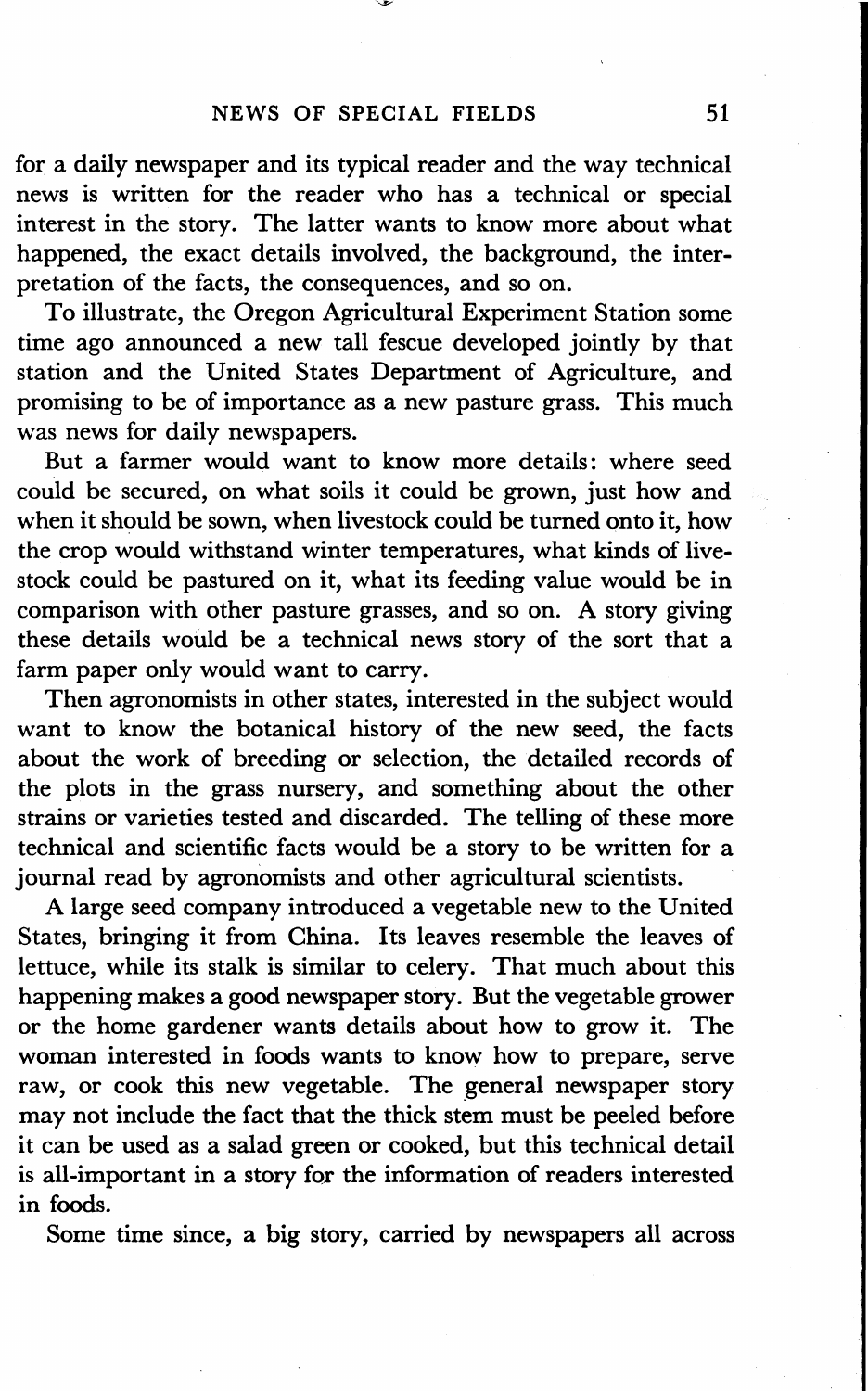the country, dealt with the collapse of the Tacoma Narrows bridge. This was general news, of widespread interest because of its unusual features. To the engineer, however, there were many details which the daily papers did not carry. The reasons why the bridge failed were of course a part of the general story, but the engineer wanted to know all about the original plans, the mathematical and mechanical calculations involved in the planning, the structural details, the materials used, construction methods, and changes to be made in the new bridge to be built. Such things constitute technical news for the engineer.

**The country or community weekly:** The weekly newspaper published in a small town has a much different field and function from the city daily, farm journal, or any other publication. While its constituency is comprised of people with a wide variety of occupation and interest, yet they have so much in common that they are united as city people are not united. They live closely together; they are all neighbors; they know one another's names and more or less of one another's business. Whatever may happen to one member of the community has deep interest for all the others. Therefore we shall not expect to find the same news content in a country weekly that we do in a city daily.

Rather than events of intrinsic importance in the world at large, the newspaper will play up the happenings of its community-happenings which have significance and universal local interest because of the closeness of the readers to one another. On occasion the country weekly may give space to happenings of state or national importance, but as a rule its concern is with the events of its own immediate community.

That is true of local news about farming as well as of social or other news. Whereas the writer of agricultural news for the farm journal or city daily must always weigh each item to determine whether it has sufficiently wide interest and importance to appeal to his publication's larger and more heterogeneous audience, and eliminate much of detail, the writer for a weekly paper may feel assured that any agricultural event that has a reasonable measure of news value will appeal to the readers of his publication, and he may profitably include most of the intimate details he can gather.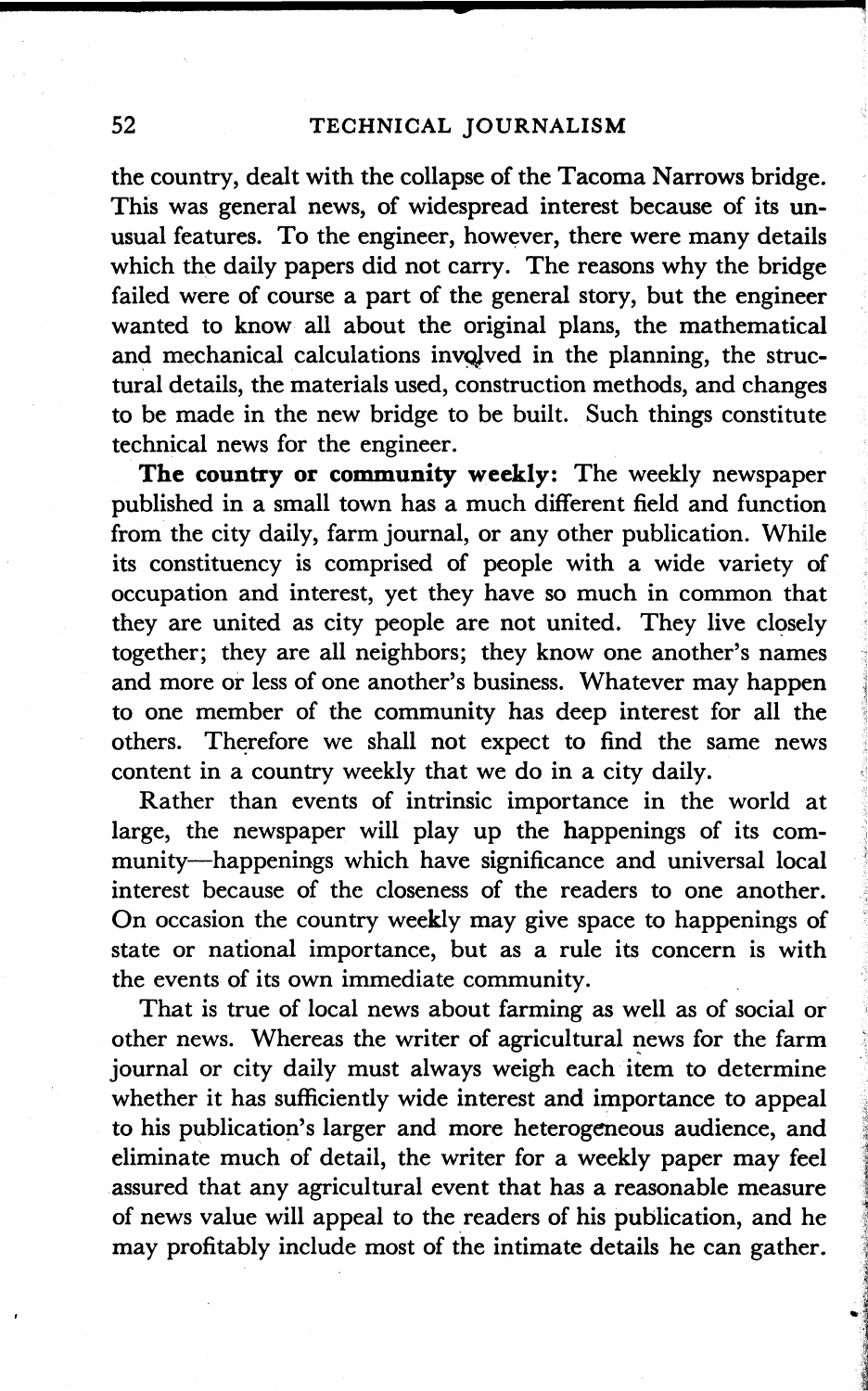John Brown's purchase of a new bull to head his dairy herd, the annual picnic meeting of the Center Township Farm Bureau, the experience of Albert Smith with his crop of Sudan grass, the topping of the Chicago market by Henry Thompson-all these events may be of too little importance in the estimate of the journal published for a state-wide constituency, but they are the kind of news stuff that makes the local country newspaper a success. There was a time when country newspapers did not fully recognize the value of this local agricultural news, and they made no particular effort to get it; but that has changed and some of them employ special reporters to gather and write it. Many of them maintain special farm departments.

**Technical material in magazines:** Many different kinds of magazines use technical material-and in many different kinds of ways.

*General magazines-Magazines* of very general circulation, such as *Harpers, Atlantic, Saturday Evening Post,* frequently run articles about agriculture, home economics, science, and engineering. Such articles must, however, be interesting because of their wide significance, their importance, or extreme unusualness. The *Saturday Evening Post* might very well run a story about a great engineering project, such as Grand Coulee Dam. *Harpers Magazine* might run a story which would describe and evaluate the work of the Farm Security Administration. In these cases the articles would deal with technical subject matter, but they would be presented to a nontechnical audience because of their general interest.

*Farm journals-The* great bulk of the material in farm journals is technical in subject matter in that it deals with the science of agriculture. It is written for the most part, however, in a popular, nontechnical manner. Among the farm journals are the national and regional magazines, most of them monthly publications, the state farm papers, most of them weekly or bi-weekly, and a large group of magazines which deal with particular phases of agriculture, such as the breed publications, horticultural magazines, dairy papers, etc.

The farm journals usually contain departments for farm women which are filled with home economics material.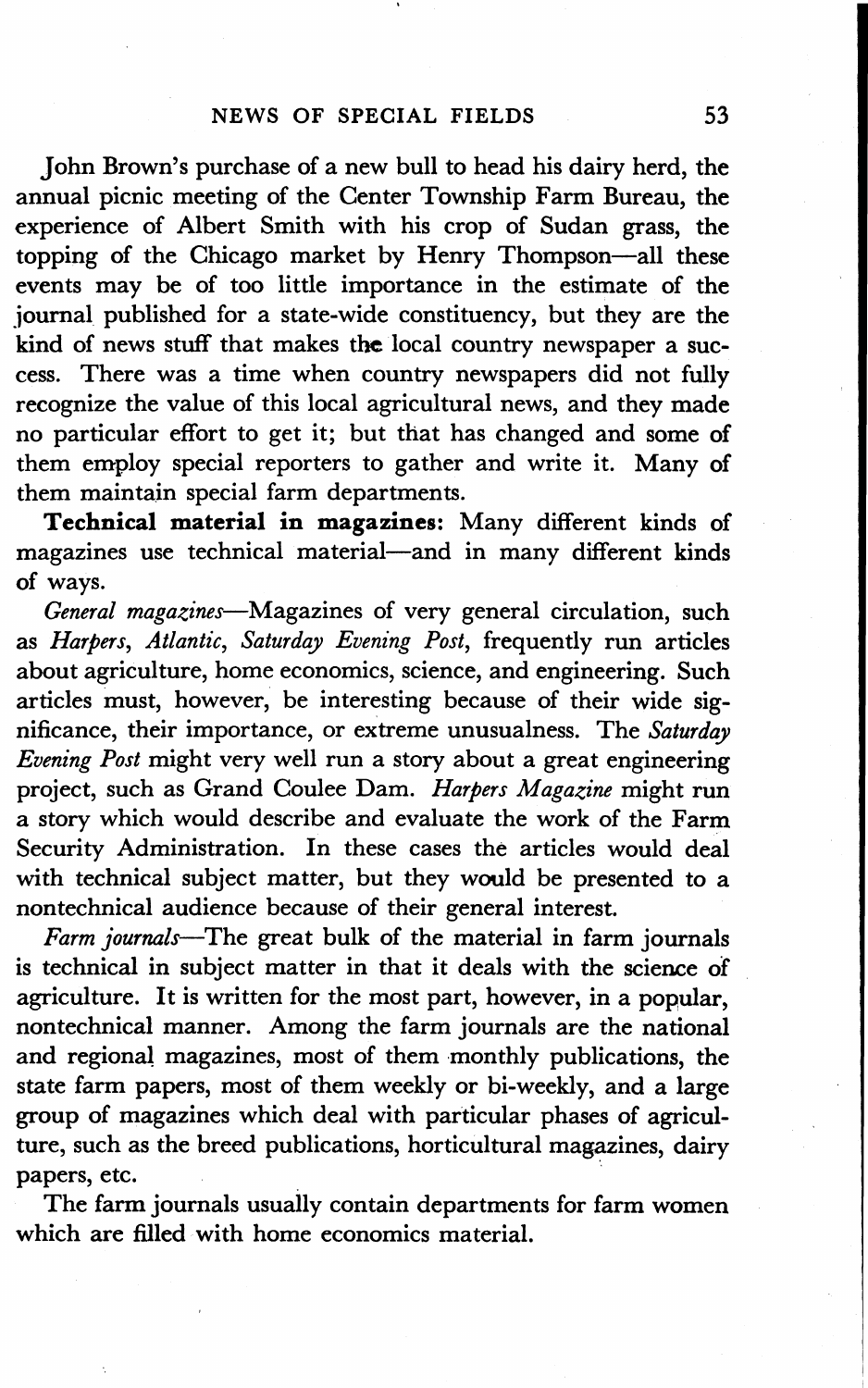*Women's magatines-Most* of the women's magazines are national in scope, have large circulations, and present home economics material in a popular form.

*Engineering magazines-There* are many engineering magazines devoted to the different aspects of the engineering profession. Because the subscribers to these publications are, for the most part, highly trained technicians, the material which they contain is much less "popular" than that in the women's and farm magazines.

*Scientific journals-At* one extreme, among scientific journals, are the very highly technical publications in the various fields of science, publications designed primarily for research workers in those fields. These journals, with their small, highly selected reader groups, make no attempts at all to be either interesting or intelligible to the layman. At the other end of the spectrum are the "popular science" magazines. These appeal to the curiosity of the layman by recounting the unusual and the romantic developments in science and invention. Between these two extremes are many publications with varying degrees of popular appeal.

*Trade publications-To* this category belong many hundreds of magazines which serve the interests of particular trade and professional groups. It would be difficult to name a business or trade in the country which does not have a publication to recount its news and discuss its problems.

*House organs-Many* commercial organizations and trade associations publish magazines, usually for free distribution, which have either or both of two purposes: to inform the employees of the organization of its news and policies and to build employee good will and cooperation; and to reach prospective customers of the organization with the story of the organization and its products.

*Wide scope of technical news:* When we use the terms agricultural, home economics, and engineering with reference to news of the technical field their connotation is much more inclusive than may first appear. The sources of news within their respective fields are correspondingly more numerous.

Agriculture has to do with soils, farm crops, animal husbandry, poultry, entomology, plant pathology, pomology, vegetable gardening, floriculture, farm management, rural economics, rural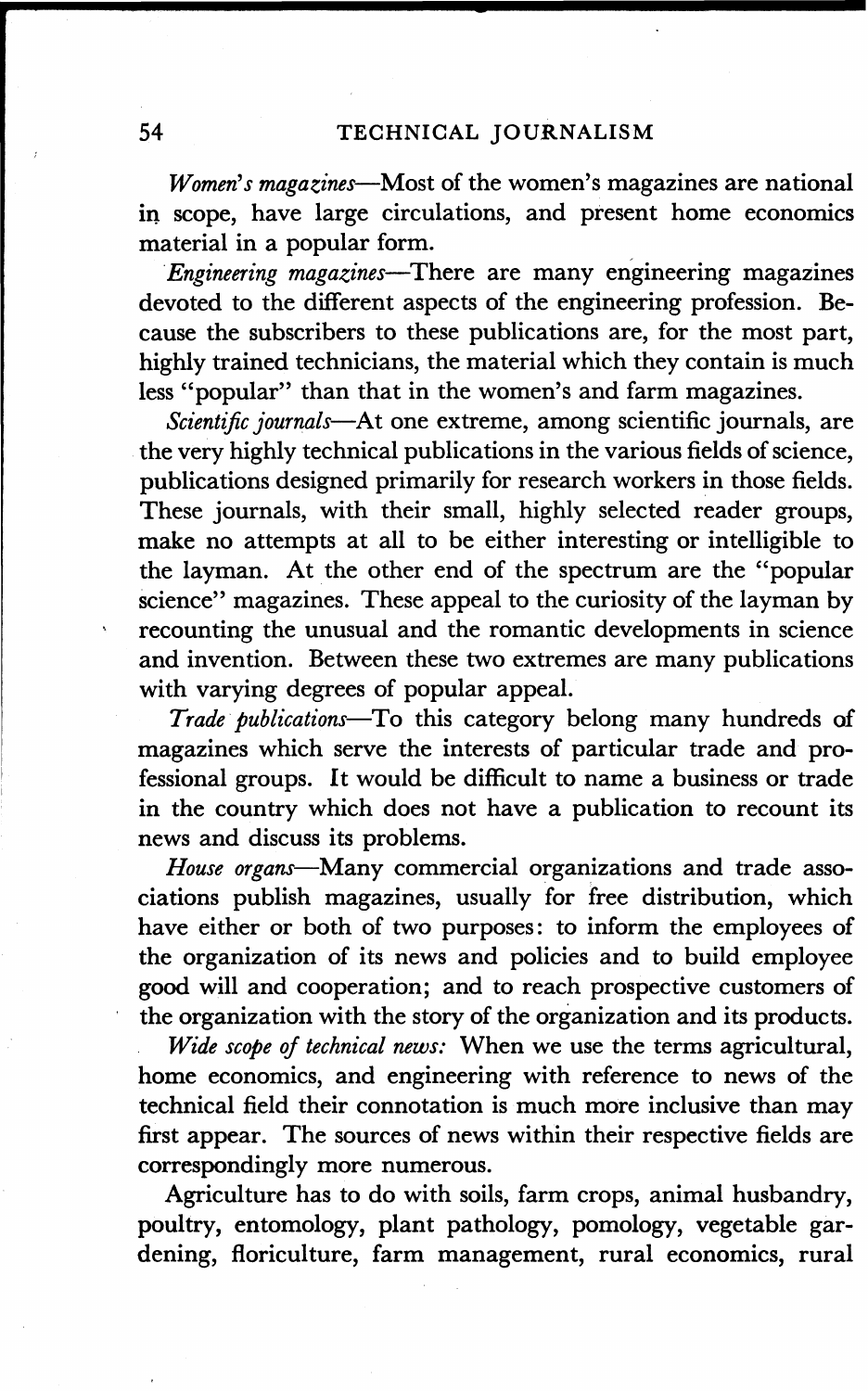sociology, dairy manufacturing, genetics of plants and animals, engineering, veterinary medicine, vocational education, extension, and the basic sciences that relate to them.

Engineering has its many branches also-civil, mechanical, electrical, chemical, mining, ceramic, architectural, industrial, and still others.

Home economics has to do with foods, nutrition, clothing and fabrics, home furnishings, household equipment, home service work, child care and training, vocational teaching, design and decoration, institutional management, home planning.

Closely related to agriculture, engineering, and home economics are the major sciences-chemistry, bacteriology, physics, mathematics; likewise manufacturing, selling, advertising, and economics are a part of many of these various subdivisions.

Technical news is sometimes cumulative, extending over a period of time. As each new stage develops there is more news to tell. As a broad economic movement unfolds, a piece of scientific research is carried forward; as a great construction job proceeds, the story of each phase is news. Sometimes the final story may be written as a general feature article.

Agricultural news in recent years has dealt much with widespread movements, such as the land boom of 1919 and its consequences; cooperative marketing and other farm organizations; efforts toward national farm legislation; the Agricultural Adjustment Administration; the soil conservation programs. There has been widespread planting of pasture and winter cover crops. Corn Belt farmers have turned to the use of hybrid seeds, cut down their corn acreage and adopted such new crops as soybeans. Cotton acreage in the South has decreased and livestock has increased. Specialty crops have spread through the Intermountain states and along the Pacific Coast.

New varieties of grain have been developed by state experiment stations and the United States Department of Agriculture. Plant diseases and insect pests have been attacked on a wide front. Power machinery has reached every section of the country. Rural electrification has spread. Agricultural extension has gone into every area, and the teaching of vocational agriculture has been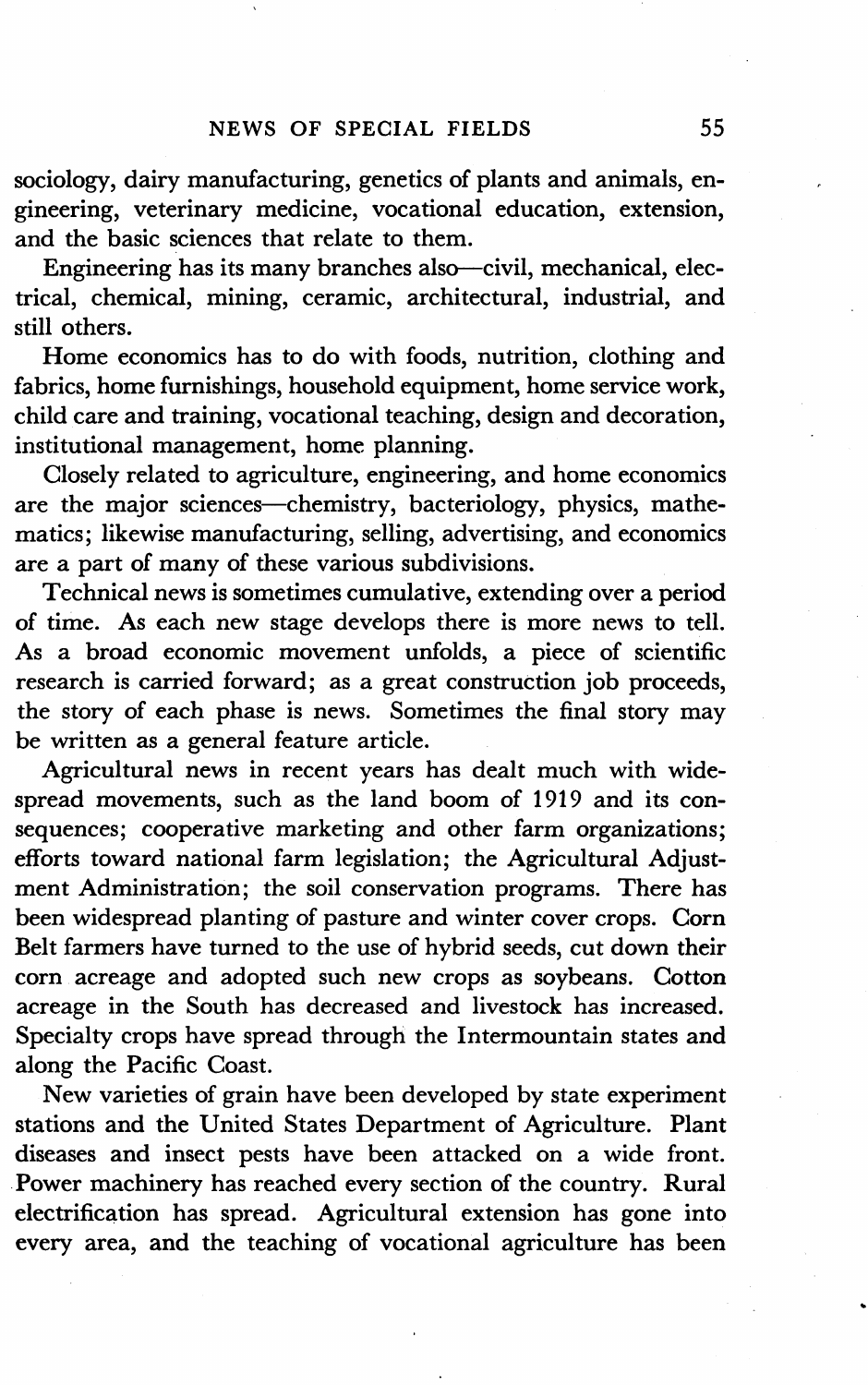set up in most rural high schools. Population has flowed toward cities when times were good and back again when the depression came on. Great mass movements of farm people have taken place, especially toward California and the Pacific Coast. Government programs, such as the Farm Security Administration and land use planning, have made big news.

Among the outstanding new events in the engineering field in recent years has been the construction of great dams, such as Shasta, Grand Coulee, and Norris. A number of gigantic bridges have been built. The nation has been crisscrossed with a network of paved highways, and new super-highways, such as the Merritt Highway in Connecticut and the Pennsylvania Turnpike, are now coming into the news. Skyscrapers in cities, new types of factories, housing for low income workers, and all kinds of defense program structures have made construction news.

The development of the automobile industry, motor truck transportation, airplane building and travel, motor buses, Diesel-electric engines, streamlined trains, operation of freight trains on passenger schedules, and the passing of electric interurbans---all these have made transportation news.

The field of engineering has also been concerned with air-conditioning, insulation, utilization of by-products, solvents, lacquers, plastics, essential oils, alloys, synthetic materials, high compression motors and photoelectric cells-to mention just a few more outstanding developments. The whole task of providing war materials and defense supplies has been largely an engineering task.

Coming within the scope of home economics have been the discovery of various vitamins in food, synthetic fabrics such as rayon and nylon, and new types of foods such as tenderized hams. Frozen foods, boneless meats, and power household equipment have made news.

Under the heading of scientific news would come many discoveries in fields of research, such as cyclotrons, cosmic rays, new drugs, such as the sulfa compounds, ultraviolet light uses.

*Technical news available to students:* Important technical news stories in the fields just reviewed are not beyond the possibilities of students in technical journalism courses, with limited time available to find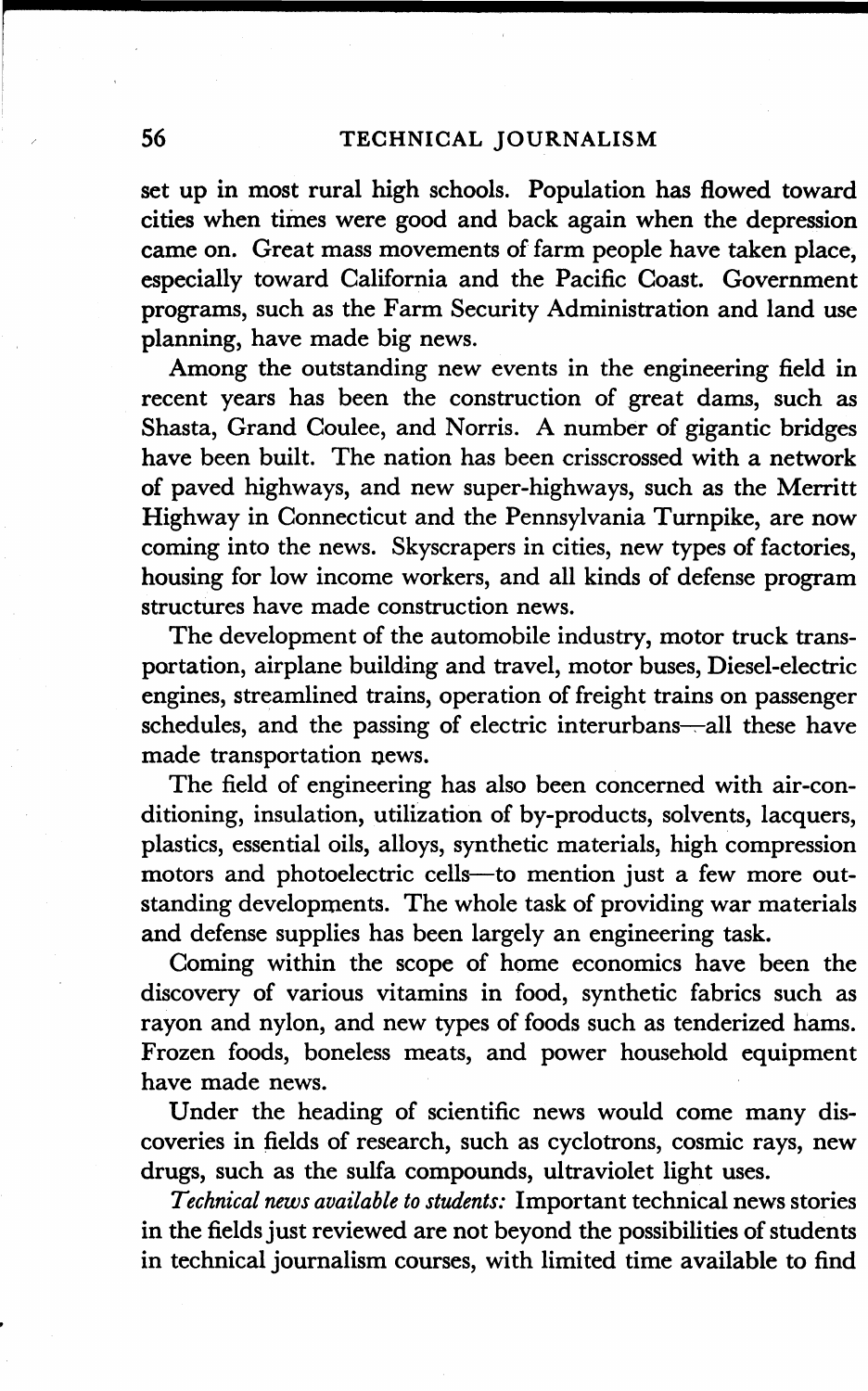and write them. Fortunately, as explained in a previous chapter, a college campus offers adequate material.

In the assignments listed below is one to secure a list of ten tips for technical news stories. To illustrate what may be found we present here some of such tips secured by members of one class recently, given just as the students brought them in:

Research is being carried out on consumer preference for grade labeling on canned goods and vegetables by Department of Rural Economics.

Animal husbandry section of Experiment Station has been conducting an extensive experiment to determine the relative efficiency of crossbred and purebred steers in feedlot, using Hereford and Angus cattle.

Agricultural Engineering Department has been conducting tests for some time to determine rate of drying of grains in bins and cribs.

Home Economics nutrition staff is making plans for a study of the food intake of college men.

Study of social development of young child being made through observations at nursery school.

Experiments on grass silage and alfalfa hay for sheep.

Campus agricultural engineers devise new corn grader and sizer to facilitate grading of hybrid seed corn.

New cart dynamometer, only one of its kind in world, developed by graduate student in agricultural engineering, which measures both take-off and draw-bar power requirements simultaneously.

Extension entomologists are collecting scab-infested apple leaves in fall to use in predicting spraying dates next spring.

Extensive study of college girl's wardrobe to be made by clothing division of School of Home Economics.

Experiments this year confirm theory that there are varieties of hybrid corn resistant to aphids.

Control of aphids on brussels sprouts in early fall effected by new spray tested in university vegetable garden.

New type dairy herd improvement testing, on Wisconsin plan, known as owner-sampler, introduced into state.